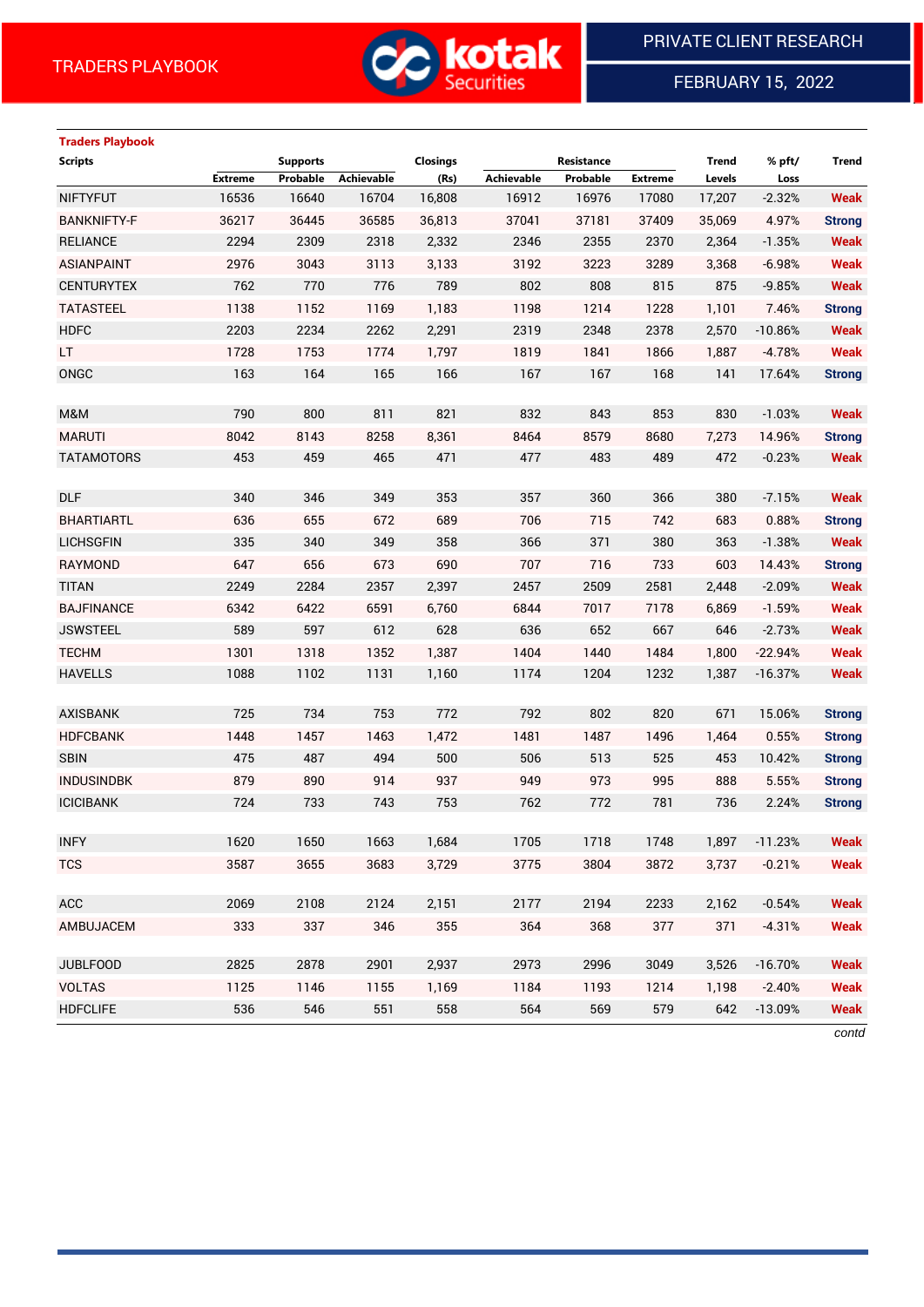#### **Closing Pricess**

Closing price is that price at which a scrip closes on the previous day. Traders can start their intraday trade on this level. The stock or index should sustain above or below the closing price else you should exit the trade. Ideally, half a percent should be the stop loss above or below the closing price to enter the trade.

## **Trend**

Trend is the level at which the tendency of Indices and Stocks can be identified. For best results, you can use the 'Trend Remarks' to trade. A 'Weak' trend means that traders can trade with a negative bias. If the trend is 'Strong', you can trade long with a positive bias. Base price should be the closing price.

#### **Achievable (Supp/Resis)**

It is the price which can be achieved if the Index/Stock trades above or below the closing price. During normal course of trading, first levels are important as one can take profits around first resistance and supports levels.

## **Probable (Supp/Resis)**

It's a second resistance/support and can be achieved if stocks/indices are in trending mode. Events can lead stocks and indices to reach these levels.

#### **Extreme levels**

Sometimes, the stocks fall or rise to their average lowest or highest levels FOR THE DAY and that may act as an excellent contra buying or selling opportunity with a stop loss given in the table. This means buying around extreme support and selling around extreme resistance strictly with a given stop loss. For e.g. If the extreme support for Nifty is given at 5605, and in case the market comes down to similar levels, then you can initiate long positions with the given 'stop loss for long' in the column, say at 5585. If it breaks 5585 then the trader must exit the position. This is valid on both the sides.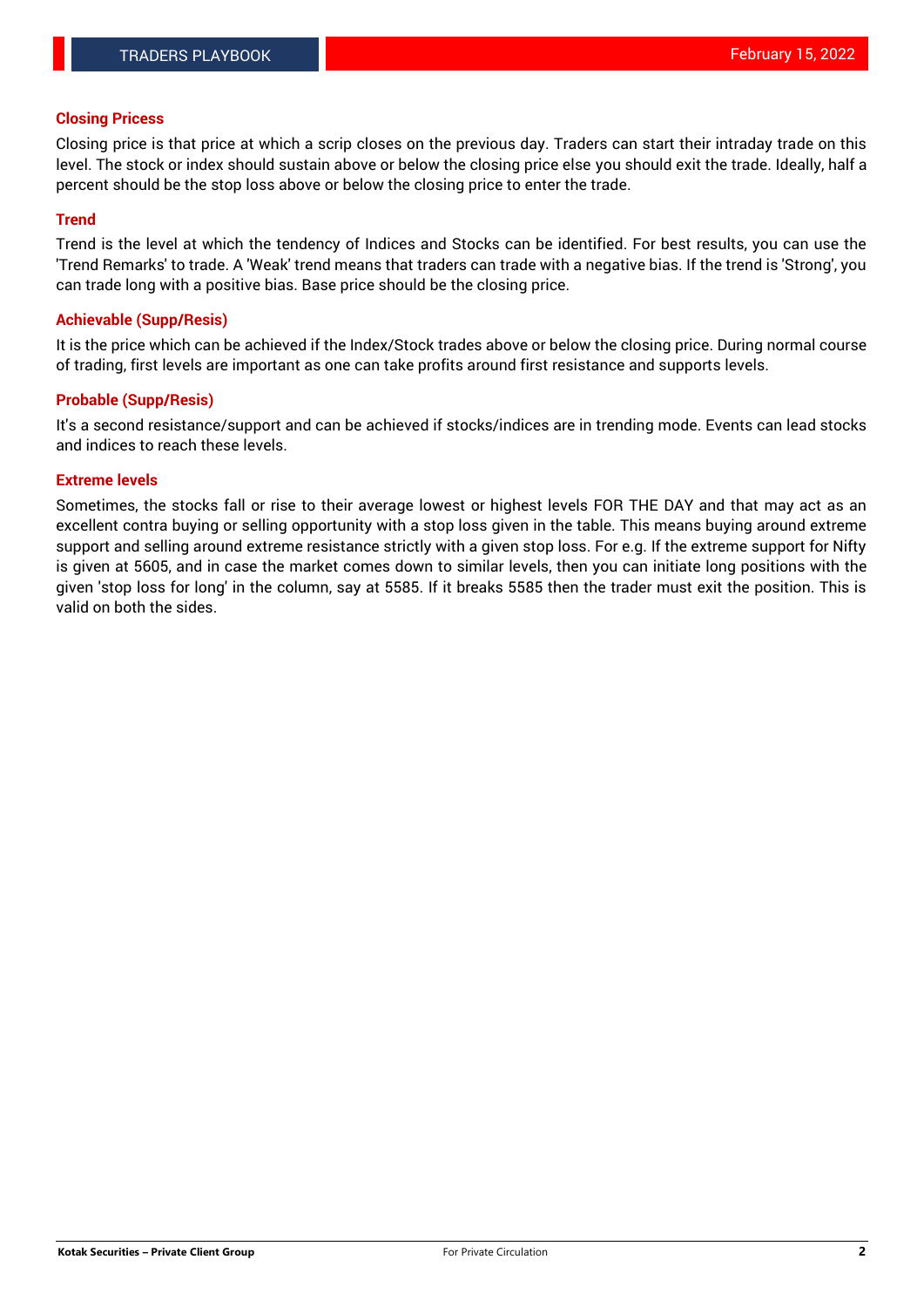## **RATING SCALE (PRIVATE CLIENT GROUP)**

| <b>BUY</b>             | $\overline{\phantom{0}}$ | A condition that indicates a good time to buy a stock. The exact circumstances of the signal will be determined by the indicator that an<br>analyst is using.  |
|------------------------|--------------------------|----------------------------------------------------------------------------------------------------------------------------------------------------------------|
| SELL                   | $\overline{\phantom{0}}$ | A condition that indicates a good time to sell a stock. The exact circumstances of the signal will be determined by the indicator that an<br>analyst is using. |
| <b>Stop Loss Order</b> | $-$                      | An instruction to the broker to buy or sell stock when it trades beyond a specified price. They serve to either protect your profits or<br>limit your losses.  |

#### **FUNDAMENTAL RESEARCH TEAM (PRIVATE CLIENT GROUP)**

**Jatin Damania Purvi Shah Rini Mehta K. Kathirvelu** Metals & Mining, Midcap **Pharmaceuticals** Research Associate Support Executive jatin.damania@kotak.com [purvi.shah@kotak.com](mailto:purvi.shah@kotak.com) rini.mehta@kotak.com [k.kathirvelu@kotak.com](mailto:k.kathirvelu@kotak.com)

**Sumit Pokharna Pankaj Kumar** +91 22 6218 6438 +91 22 6218 6434

**Shrikant Chouhan Arun Agarwal Amit Agarwal, CFA Hemali Dhame**

 $+91$  22 6218 6432

Oil and Gas, Information Tech Construction, Capital Goods & Midcaps<br>sumit.pokharna@kotak.com pankair.kumar@kotak.com pankajr.kumar@kotak.com

Head of Research **Auto & Auto Ancillary** Transportation, Paints, FMCG Banking & Finance shrikant.chouhan@kotak.com arun.agarwal@kotak.com agarwal.amit@kotak.com Hemali.Dhame@kotak.com +91 22 6218 5408 +91 22 6218 6443 +91 22 6218 6439 +91 22 6218 6433

**TECHNICAL RESEARCH TEAM (PRIVATE CLIENT GROUP)**

**Shrikant Chouhan Amol Athawale Sayed Haider** [shrikant.chouhan@kotak.com](mailto:shrikant.chouhan@kotak.com) [amol.athawale@kotak.com](mailto:amol.athawale@kotak.com) Research Associate +91 22 6218 5408 +91 20 6620 3350 [sayed.haider@kotak.com](mailto:sayed.haider@kotak.com)

+91 22 62185498

# **DERIVATIVES RESEARCH TEAM (PRIVATE CLIENT GROUP)**

.<br>+91 22 6218 5497

**Sahaj Agrawal Prashanth Lalu Prasenjit Biswas, CMT, CFTe** [sahaj.agrawal@kotak.com](mailto:sahaj.agrawal@kotak.com) [prashanth.lalu@kotak.com](mailto:prashanth.lalu@kotak.com) [prasenjit.biswas@kotak.com](mailto:prasenjit.biswas@kotak.com)